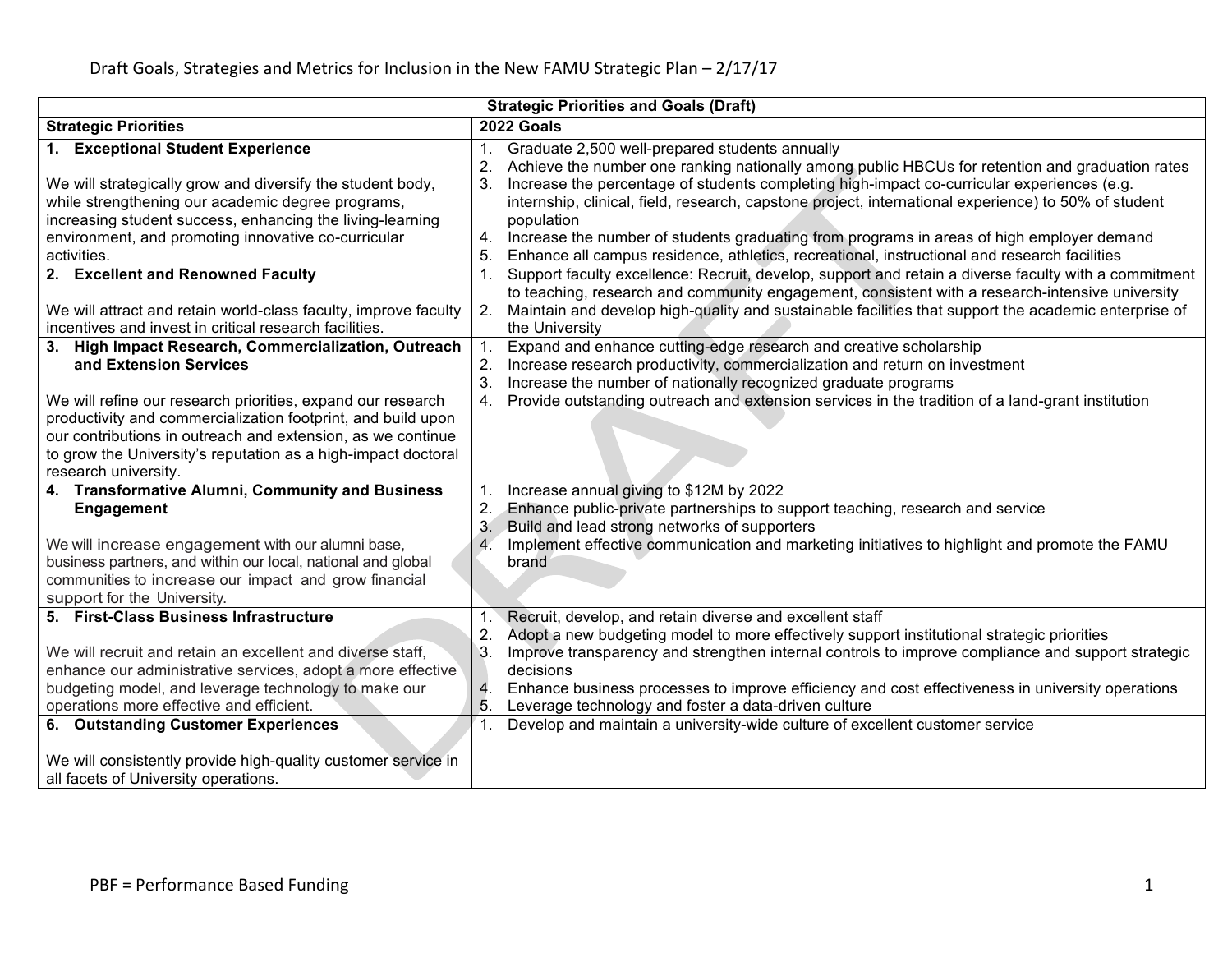| Goal 1: Graduate 2,500 well-prepared students annually.                                                                                                                                                                                                                                                                                                                                                                                                                                                                                                                                                                                                                                             |                                                                                                                                                                                                                                                                                                                                                                                                                                                                                                                                                                                                                                                                                                                                         |  |  |
|-----------------------------------------------------------------------------------------------------------------------------------------------------------------------------------------------------------------------------------------------------------------------------------------------------------------------------------------------------------------------------------------------------------------------------------------------------------------------------------------------------------------------------------------------------------------------------------------------------------------------------------------------------------------------------------------------------|-----------------------------------------------------------------------------------------------------------------------------------------------------------------------------------------------------------------------------------------------------------------------------------------------------------------------------------------------------------------------------------------------------------------------------------------------------------------------------------------------------------------------------------------------------------------------------------------------------------------------------------------------------------------------------------------------------------------------------------------|--|--|
| <b>Strategies:</b>                                                                                                                                                                                                                                                                                                                                                                                                                                                                                                                                                                                                                                                                                  | <b>Metrics:</b>                                                                                                                                                                                                                                                                                                                                                                                                                                                                                                                                                                                                                                                                                                                         |  |  |
| 1. Increase total enrollment to 12,000 by<br>implementing a comprehensive university-<br>wide strategic recruitment and enrollment<br>management plan linked to the university's<br>budget projections.<br>Increase the academic profile of FTIC<br>cohorts<br>Increase retention and progress rates at<br>all classifications<br>Develop articulation agreements with<br>Florida community colleges<br>Increase online educational offerings and<br>$\bullet$<br>enrollment in undergraduate and graduate<br>programs<br>2. Elevate DRS to a College Preparatory Lab<br>School.<br>3. Increase weekend/night degree programs for<br>strategically targeted undergraduate and<br>graduate programs. | Annual number of degrees awarded<br>$\bullet$<br>FTIC 6-year graduation rates (PBF metric)<br>$\bullet$<br>Academic Progress Rate (PBF metric)<br>$\bullet$<br>University Access Rate (PBF metric)<br>$\bullet$<br>Cost to the Student (PBF metric)<br>$\bullet$<br>FTIC retention rates (second, third, and fourth<br>$\bullet$<br>year)<br>Admissions profile (e.g. increase in SAT/ACT<br>$\bullet$<br>scores and GPA)<br>Annual enrollment of FTIC, dual enrollment,<br>$\bullet$<br>community college transfers, online and<br>graduate/professional students<br>Annual budget allocations for recruitment<br>$\bullet$<br>activities<br>Annual enrollment in strategically targeted<br>$\bullet$<br>weekend/night degree programs |  |  |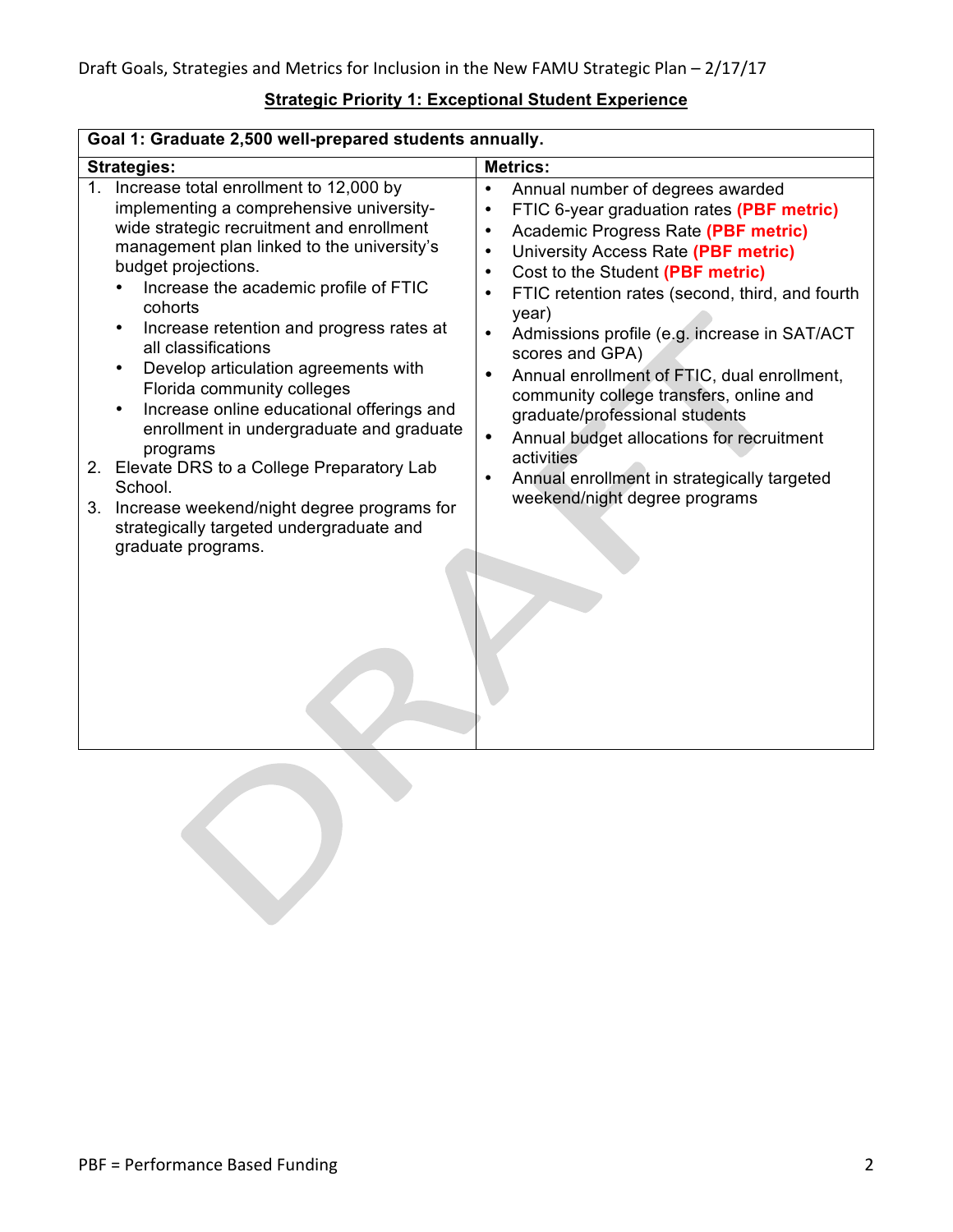| Goal 2: Acnieve the number one ranking nationally among public HBCUS for retention and                                                                                                                                                                                                                                                                                               |  |  |  |
|--------------------------------------------------------------------------------------------------------------------------------------------------------------------------------------------------------------------------------------------------------------------------------------------------------------------------------------------------------------------------------------|--|--|--|
| graduation rates                                                                                                                                                                                                                                                                                                                                                                     |  |  |  |
| <b>Metrics:</b>                                                                                                                                                                                                                                                                                                                                                                      |  |  |  |
| FTIC 6-year graduation rates (PBF metric)<br>٠<br>Academic Progress Rate (PBF metric)<br>$\bullet$<br>FTIC retention rates (second, third, and fourth<br>٠                                                                                                                                                                                                                           |  |  |  |
| year)<br>Percent of bachelor's degrees without excess<br>$\bullet$<br>hours (PBF metric)<br>Number of faculty annually participating in<br>$\bullet$<br>workshops and training activities                                                                                                                                                                                            |  |  |  |
| Percent of faculty who consistently use online<br>$\bullet$<br>learning management systems<br>Pass rates in "barrier" courses<br>$\bullet$<br>Number of students participating in Living-<br>$\bullet$<br><b>Learning Communities</b><br>Number of financial literacy and student debt<br>$\bullet$<br>workshops that students attend<br>Average student debt by classification<br>٠ |  |  |  |
|                                                                                                                                                                                                                                                                                                                                                                                      |  |  |  |

٦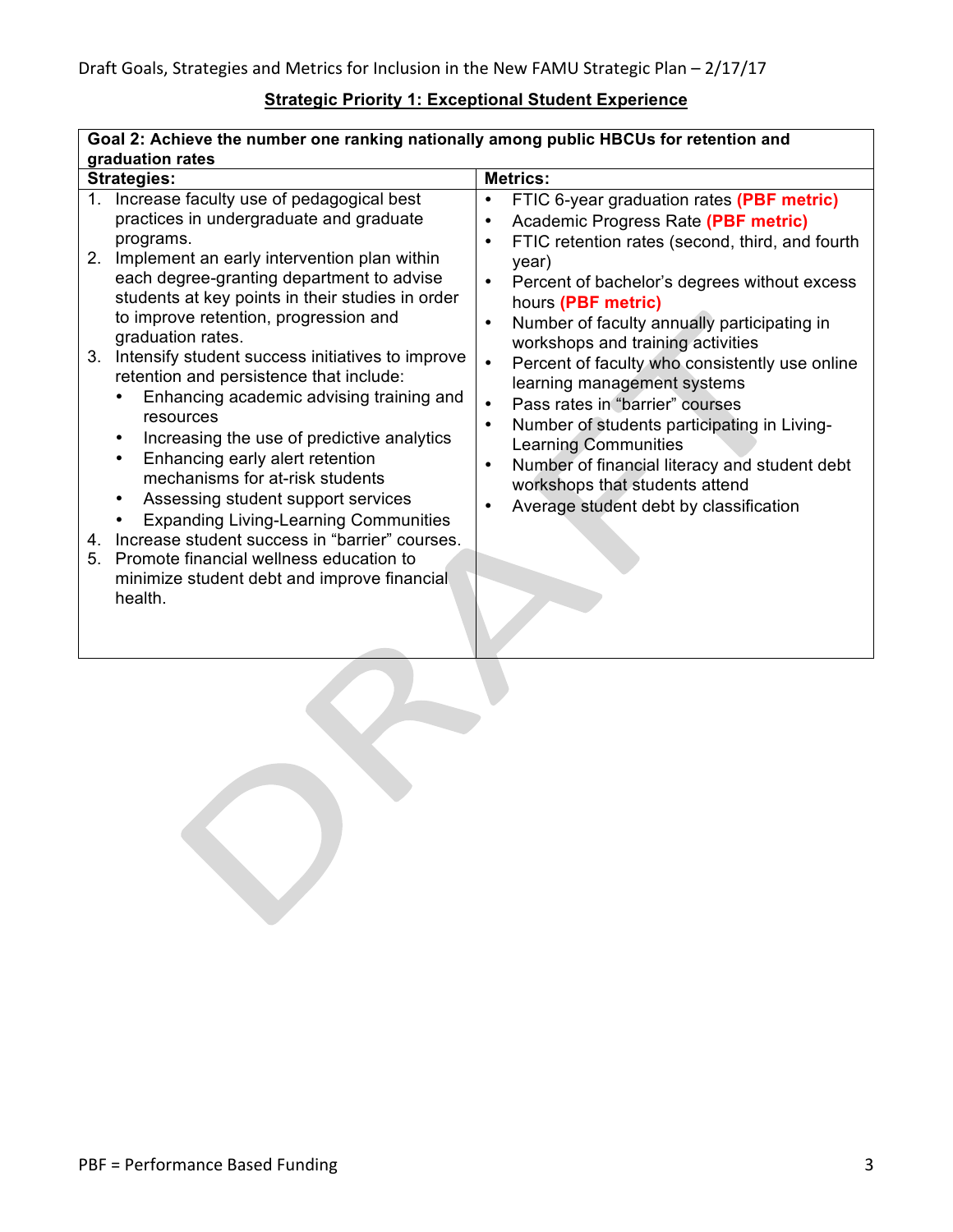**Goal 3: Increase the percentage of students completing high-impact co-curricular experiences (e.g. internship, clinical, field, research, capstone project, international experience) to 50% of student population.**

|    | <b>Strategies:</b>                                                                                                                                 |                        | <b>Metrics:</b>                                                                                                                                                      |
|----|----------------------------------------------------------------------------------------------------------------------------------------------------|------------------------|----------------------------------------------------------------------------------------------------------------------------------------------------------------------|
| 1. | Increase number of undergraduate and<br>graduate degree programs that require an<br>internship, clinical, field, research, or capstone<br>project. | $\bullet$              | Annual number of students completing<br>internships, capstone projects, field and<br>research experiences                                                            |
|    | 2. Increase number of students engaged in study<br>abroad or international educational<br>experiences.                                             | $\bullet$<br>$\bullet$ | Number of students completing study abroad<br>or international experiences<br>Percent of bachelor's graduates enrolled or<br>employed within the U.S. one year after |
|    | 3. Increase number of undergraduate and<br>graduate students that utilize the services<br>provided by the University Career Center.                | $\bullet$              | graduation (PBF metric)<br>Annual number of students utilizing the<br><b>University Career Center services</b>                                                       |
|    | 4. Develop a campus-wide professionalism plan<br>for the FAMU Man and Woman.                                                                       |                        |                                                                                                                                                                      |
|    |                                                                                                                                                    |                        |                                                                                                                                                                      |
|    |                                                                                                                                                    |                        |                                                                                                                                                                      |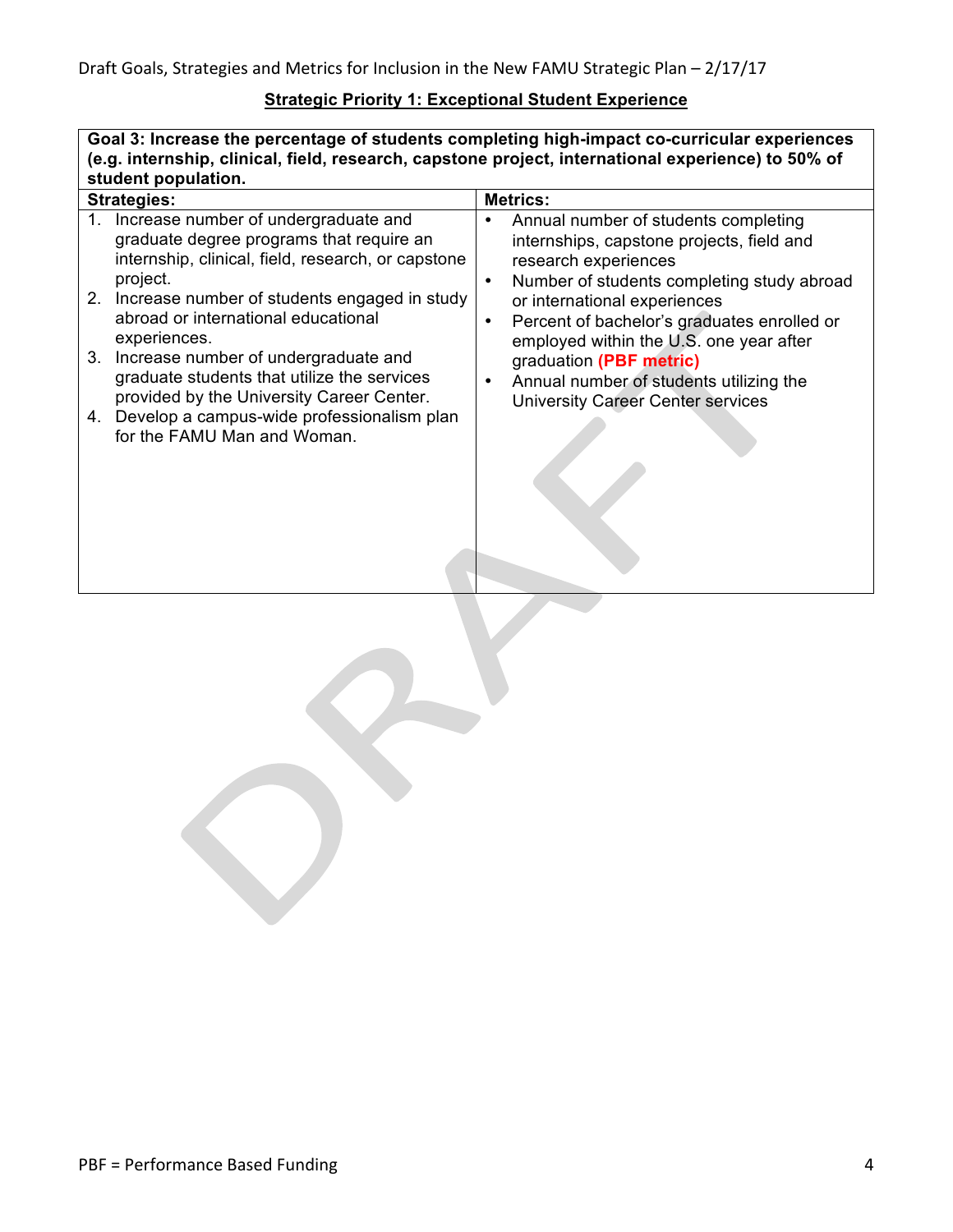|         | Goal 4: Increase the number of students graduating from programs in areas of high                                                                                                                                                                                                                                                                                                                                                                                                                                                                                                                           |                                                                                                                                                                                                                                                                                                                                                                                                                                                                                                                                                                                                                                                                                                 |  |
|---------|-------------------------------------------------------------------------------------------------------------------------------------------------------------------------------------------------------------------------------------------------------------------------------------------------------------------------------------------------------------------------------------------------------------------------------------------------------------------------------------------------------------------------------------------------------------------------------------------------------------|-------------------------------------------------------------------------------------------------------------------------------------------------------------------------------------------------------------------------------------------------------------------------------------------------------------------------------------------------------------------------------------------------------------------------------------------------------------------------------------------------------------------------------------------------------------------------------------------------------------------------------------------------------------------------------------------------|--|
|         | employer demand.                                                                                                                                                                                                                                                                                                                                                                                                                                                                                                                                                                                            |                                                                                                                                                                                                                                                                                                                                                                                                                                                                                                                                                                                                                                                                                                 |  |
|         | <b>Strategies:</b>                                                                                                                                                                                                                                                                                                                                                                                                                                                                                                                                                                                          | <b>Metrics:</b>                                                                                                                                                                                                                                                                                                                                                                                                                                                                                                                                                                                                                                                                                 |  |
|         | 1. Institutionalize a continuous system in<br>which areas of improvement in all degree<br>programs are reported.<br>Utilize results of exit surveys to<br>identify academic areas of<br>improvements and report annual<br>improvements to Office of<br>Assessment<br>Implement incentive programs and a<br>$\bullet$<br>reward structure for faculty and staff<br>to identify, assess, and implement<br>leading-edge teaching practices<br>Utilize results of program and<br>$\bullet$<br>accreditation reviews to improve<br>degree programs and report annual<br>improvements to Office of<br>Assessments | Percent of bachelor's graduates enrolled or<br>$\bullet$<br>employed within the U.S. one year after<br>graduation (PBF metric)<br>Median wages of bachelor's graduates<br>$\bullet$<br>employed full-time in Florida one-year after<br>graduation (PBF metric)<br>Bachelor's degrees awarded within Programs of<br>$\bullet$<br><b>Strategic Emphasis (PBF metric)</b><br>Graduate degrees awarded within Programs of<br>$\bullet$<br><b>Strategic Emphasis (PBF metric)</b><br>Number of annual assessment reports reporting<br>$\bullet$<br>program improvements<br>Annual Productivity Report for all academic<br>$\bullet$<br>degree programs<br>Number of new degree programs<br>$\bullet$ |  |
| $2_{-}$ | Institutionalize an annual review of low<br>productivity programs to determine if<br>programs need to be<br>eliminated/merged/restructured.                                                                                                                                                                                                                                                                                                                                                                                                                                                                 |                                                                                                                                                                                                                                                                                                                                                                                                                                                                                                                                                                                                                                                                                                 |  |
| 3.      | Develop new degree programs in areas of<br>high employer demand.                                                                                                                                                                                                                                                                                                                                                                                                                                                                                                                                            |                                                                                                                                                                                                                                                                                                                                                                                                                                                                                                                                                                                                                                                                                                 |  |

# **Strategic Priority 1: Exceptional Student Experience**

| Goal 5: Enhance all campus residence, athletics, recreational, instructional and research<br>facilities.                                                                                                         |                                                                                                                                                                                                                                                                                                                                                                                                     |  |
|------------------------------------------------------------------------------------------------------------------------------------------------------------------------------------------------------------------|-----------------------------------------------------------------------------------------------------------------------------------------------------------------------------------------------------------------------------------------------------------------------------------------------------------------------------------------------------------------------------------------------------|--|
| <b>Strategies:</b>                                                                                                                                                                                               | <b>Metrics:</b>                                                                                                                                                                                                                                                                                                                                                                                     |  |
| 1. Refresh residence, athletic, instructional<br>and recreational facilities and equipment<br>every three years.<br>2. Develop plan for increasing on-campus<br>housing capacity, including graduate<br>housing. | Number of residence facilities and equipment<br>٠<br>renovated/refreshed<br>Number of athletic facilities and equipment<br>٠<br>renovated/refreshed<br>Number of instructional facilities and equipment<br>٠<br>renovated/refreshed<br>Number of student recreational facilities and<br>٠<br>equipment renovated/refreshed<br>On-campus housing capacity for undergraduate<br>and graduate students |  |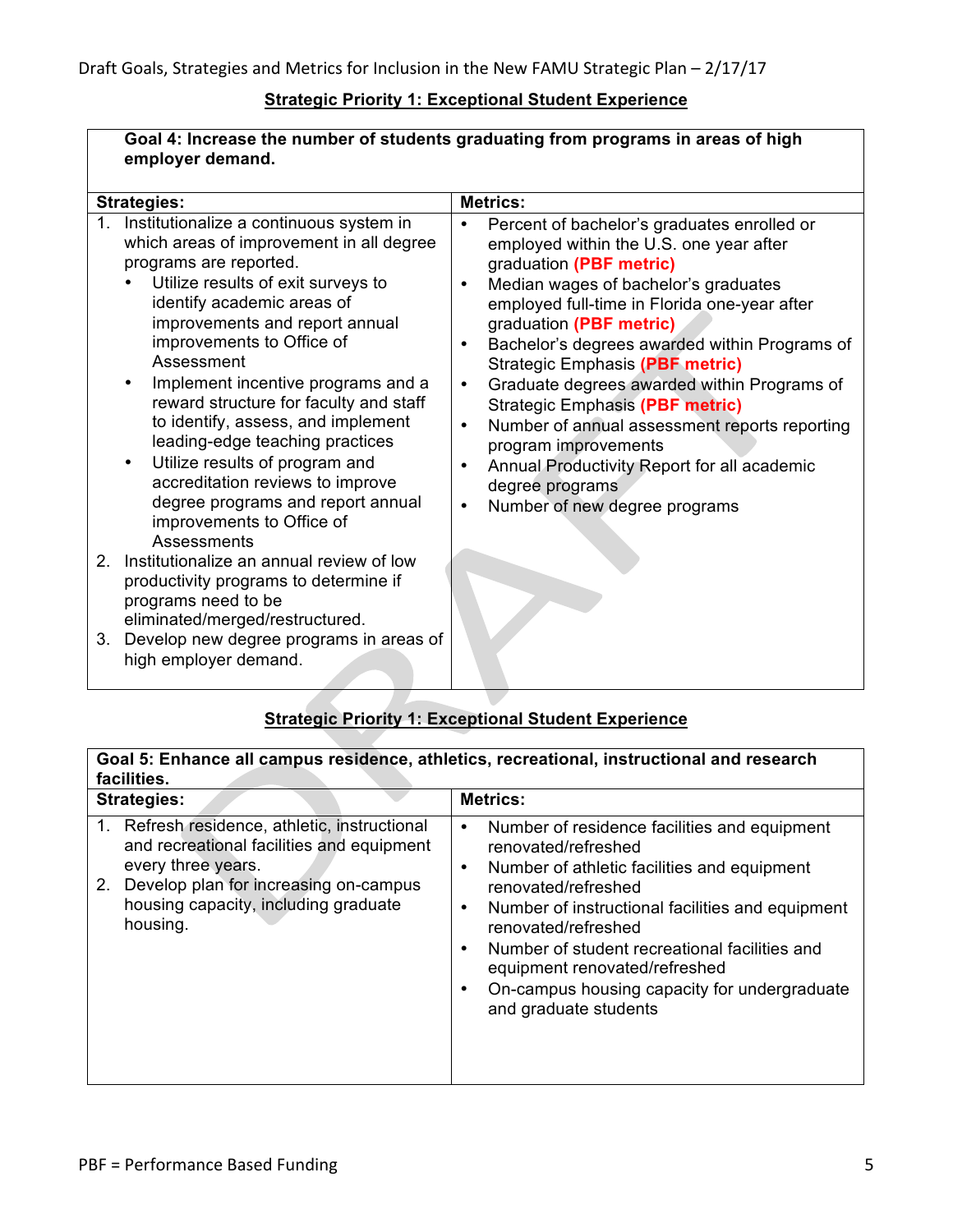## **Strategic Priority 2: Excellent and Renowned Faculty**

| Goal 1: Support faculty excellence: Recruit, develop, support and retain a diverse faculty<br>with a commitment to teaching, research, and community engagement, consistent with a                                                                                                                                                                                                                                                                                                                                                                                                                                                                                                                                                                                                                                                                                                                                                                                                                                                                                                                                                                                                                                                                                          |                                                                                                                                                                                                                                                                                                                                                                                                                                                                                                                                                                                                                                                                                                                                                                                                                                                                                                                                           |  |
|-----------------------------------------------------------------------------------------------------------------------------------------------------------------------------------------------------------------------------------------------------------------------------------------------------------------------------------------------------------------------------------------------------------------------------------------------------------------------------------------------------------------------------------------------------------------------------------------------------------------------------------------------------------------------------------------------------------------------------------------------------------------------------------------------------------------------------------------------------------------------------------------------------------------------------------------------------------------------------------------------------------------------------------------------------------------------------------------------------------------------------------------------------------------------------------------------------------------------------------------------------------------------------|-------------------------------------------------------------------------------------------------------------------------------------------------------------------------------------------------------------------------------------------------------------------------------------------------------------------------------------------------------------------------------------------------------------------------------------------------------------------------------------------------------------------------------------------------------------------------------------------------------------------------------------------------------------------------------------------------------------------------------------------------------------------------------------------------------------------------------------------------------------------------------------------------------------------------------------------|--|
| research-intensive university.<br><b>Strategies:</b>                                                                                                                                                                                                                                                                                                                                                                                                                                                                                                                                                                                                                                                                                                                                                                                                                                                                                                                                                                                                                                                                                                                                                                                                                        | <b>Metrics:</b>                                                                                                                                                                                                                                                                                                                                                                                                                                                                                                                                                                                                                                                                                                                                                                                                                                                                                                                           |  |
| Develop and implement a comprehensive<br>1.<br>campus-wide faculty recruitment plan.<br>Identify target areas for strategic hires<br>$\bullet$<br>according to both research and<br>educational strategic initiatives<br>Allocate funding to provide competitive<br>٠<br>starting salaries and start-up packages<br>to new faculty hires in areas of<br>strategic emphasis<br>Allocate sufficient resources to carry<br>٠<br>out high profile searches in areas of<br>strategic emphasis<br>Provide reduced teaching loads to<br>faculty hires in areas of strategic<br>emphasis<br>Provide meaningful incentives to annually<br>2.<br>acknowledge and reward outstanding<br>teaching, research and service efforts.<br>Implement a merit pay system<br>Provide reduced teaching loads to high<br>$\bullet$<br>performing research faculty<br>Create endowed faculty chairs,<br>$\bullet$<br>professorships, and fellowships to<br>recruit and retain meritorious faculty<br>Promote, cultivate, and support<br>$\bullet$<br>applications for prestigious national<br>faculty awards and fellowships<br>Promote interdepartmental cooperation<br>3.<br>and interdisciplinary teaching and<br>research.<br>Establish joint faculty lines<br>Offer interdepartmental seminars | Number of new faculty hires in areas of<br>$\bullet$<br>strategic emphasis<br>Starting salaries of new faculty hires<br>$\bullet$<br>Budget allocations for faculty recruitment<br>$\bullet$<br>and start-up packages<br>Teaching loads of new hires<br>$\bullet$<br>Number of faculty recognized and<br>$\bullet$<br>rewarded<br>Faculty media citations per year<br>$\bullet$<br><b>Budget allocations for faculty</b><br>$\bullet$<br>rewards/incentives<br>Number of joint faculty lines and areas of<br>$\bullet$<br>collaborative research<br>Number of interdepartmental seminars<br>$\bullet$<br>Number of curricula that promote<br>$\bullet$<br>interdepartmental teaching<br>Number of courses taught by cross-<br>$\bullet$<br>disciplinary teams<br>Number of research proposal submissions<br>$\bullet$<br>from interdisciplinary teams<br>Number of faculty members generating<br>$\bullet$<br>prestigious awards per year |  |
| Establish changes in curricula that<br>promote interdepartmental teaching<br>Publicize arenas of institutional research<br>4.<br>emphasis to foster the involvement and<br>participation of renowned faculty.<br>Increase strategic communications<br>locally, nationally, and internationally<br>focused on FAMU faculty<br>accomplishments<br>Invite renowned scholars for short term<br>collaborations with faculty<br>Initiate scholarly webinars conducted<br>by FAMU faculty and nationally<br>renowned faculty                                                                                                                                                                                                                                                                                                                                                                                                                                                                                                                                                                                                                                                                                                                                                       |                                                                                                                                                                                                                                                                                                                                                                                                                                                                                                                                                                                                                                                                                                                                                                                                                                                                                                                                           |  |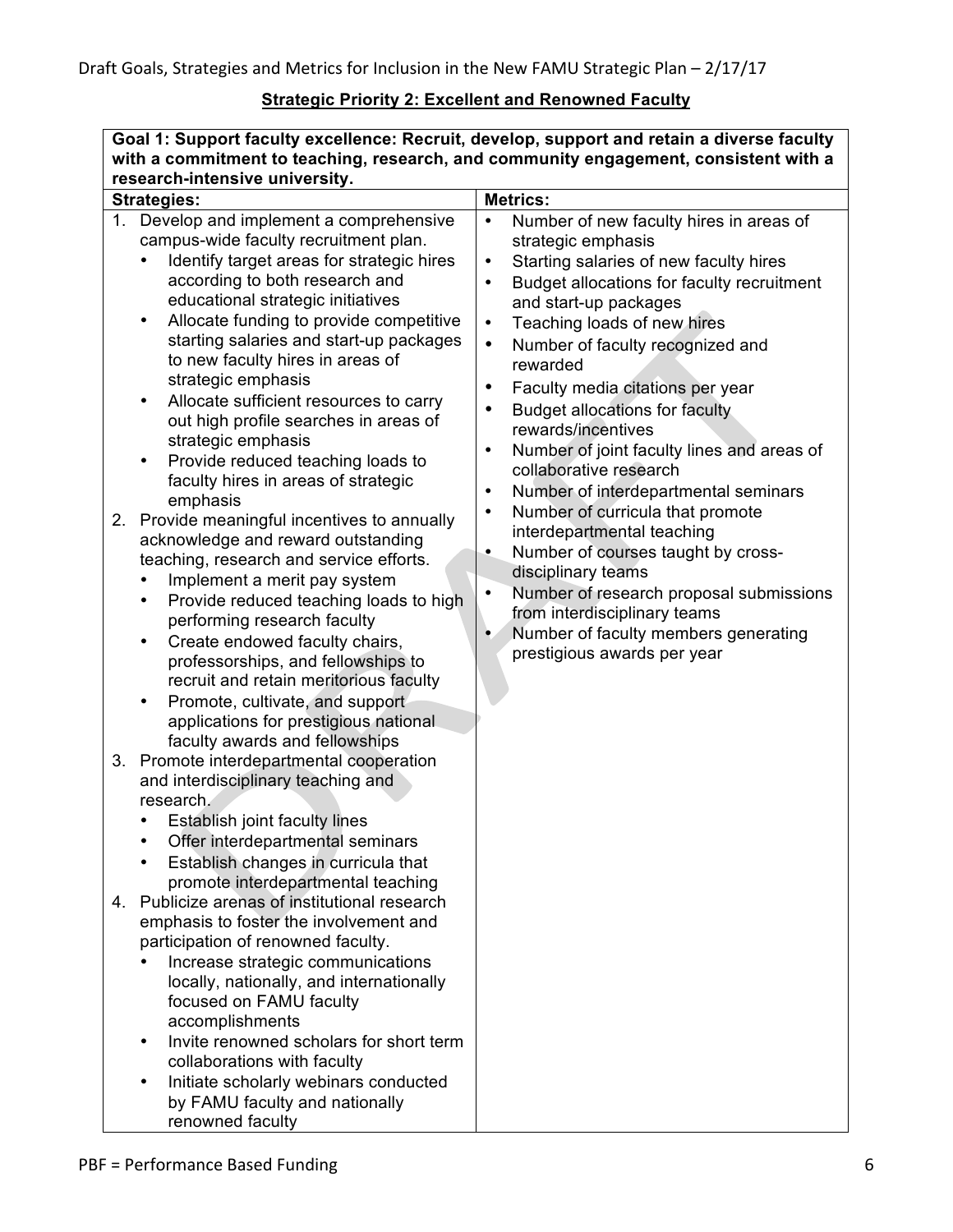#### **Strategic Priority 2: Excellent and Renowned Faculty**

#### **Goal 2: Maintain and develop high-quality and sustainable facilities that support the academic enterprise of the university.**

| <b>Strategies:</b> |                                                                                                                                                                                                                                                                                              | <b>Metrics:</b>                                                                                                                  |  |
|--------------------|----------------------------------------------------------------------------------------------------------------------------------------------------------------------------------------------------------------------------------------------------------------------------------------------|----------------------------------------------------------------------------------------------------------------------------------|--|
|                    | 1. Determine the feasibility of a dedicated facility<br>for faculty use to facilitate activities such as                                                                                                                                                                                     | Feasibility study<br>٠<br>Number of dedicated spaces<br>$\bullet$                                                                |  |
|                    | meetings, seminars, training, and leisure.<br>2. Establish a centralized procurement process<br>responsible for supporting faculty teaching                                                                                                                                                  | Annual costs savings realized from enhanced<br>$\bullet$<br>procurement process<br>Annual number of meetings of Master Plan<br>٠ |  |
|                    | and research needs.<br>3. Ensure that the University Master Plan and<br>the Capital Improvement Plan are consistent<br>with enriching the teaching, learning, and<br>working environment.<br>Establish a Master Plan Steering<br>$\bullet$<br>Committee to include faculty<br>representation | <b>Steering Committee</b><br>Annual number of committee<br>$\bullet$<br>recommendations that are implemented                     |  |
|                    | Publicly report accomplishments and<br>$\bullet$<br>revisions of the Master Plan and the<br>Capital Improvement Plan on an annual<br>basis                                                                                                                                                   |                                                                                                                                  |  |

### **Strategic Priority 3: High Impact Research, Commercialization, Outreach and Extension Services**

| Goal 1: Expand and enhance cutting-edge research and creative scholarship. |                                                                                                                                                                                                                                                                                                                                                                                                                                                                                                                                      |                                                                                                                                                                                                                                                                                                                                                                                                                                                                                 |  |
|----------------------------------------------------------------------------|--------------------------------------------------------------------------------------------------------------------------------------------------------------------------------------------------------------------------------------------------------------------------------------------------------------------------------------------------------------------------------------------------------------------------------------------------------------------------------------------------------------------------------------|---------------------------------------------------------------------------------------------------------------------------------------------------------------------------------------------------------------------------------------------------------------------------------------------------------------------------------------------------------------------------------------------------------------------------------------------------------------------------------|--|
|                                                                            | <b>Metrics:</b><br><b>Strategies:</b>                                                                                                                                                                                                                                                                                                                                                                                                                                                                                                |                                                                                                                                                                                                                                                                                                                                                                                                                                                                                 |  |
| 1.<br>2.<br>4.                                                             | Develop research thrusts in key areas that build<br>upon pre-existing strengths and position FAMU to<br>establish a strong research presence in new and<br>emerging fields.<br>Align faculty and staff hiring along the core<br>research priorities.<br>3. Provide additional funds to academic departments<br>and colleges earmarked for faculty engaged in<br>cutting-edge research.<br>Increase number of partnerships with national<br>research laboratories and companies to promote<br>faculty engagement in collaborative and | Number of research focus groups<br>٠<br>Annual research expenditures in<br>٠<br>research thrust areas<br>Annual number of graduate degrees<br>$\bullet$<br>awarded in research thrust areas<br>Annual peer-reviewed journal<br>$\bullet$<br>publications in research thrust areas<br>Annual number of conference<br>$\bullet$<br>presentations<br>Number of new faculty/staff hires in<br>$\bullet$<br>priority areas<br>Annual allocations in support of cutting-<br>$\bullet$ |  |
|                                                                            | interdisciplinary research in the priority research<br>areas.<br>5. Establish core research facilities wherein<br>scientists, engineers, and social scientists work<br>on joint projects using state-of-the-art instruments.                                                                                                                                                                                                                                                                                                         | edge research<br>Number of agreements/MOUs with<br>$\bullet$<br>national research laboratories and<br>companies<br>Number of core research facilities<br>$\bullet$<br>Annual number of faculty utilizing core<br>٠<br>research facilities                                                                                                                                                                                                                                       |  |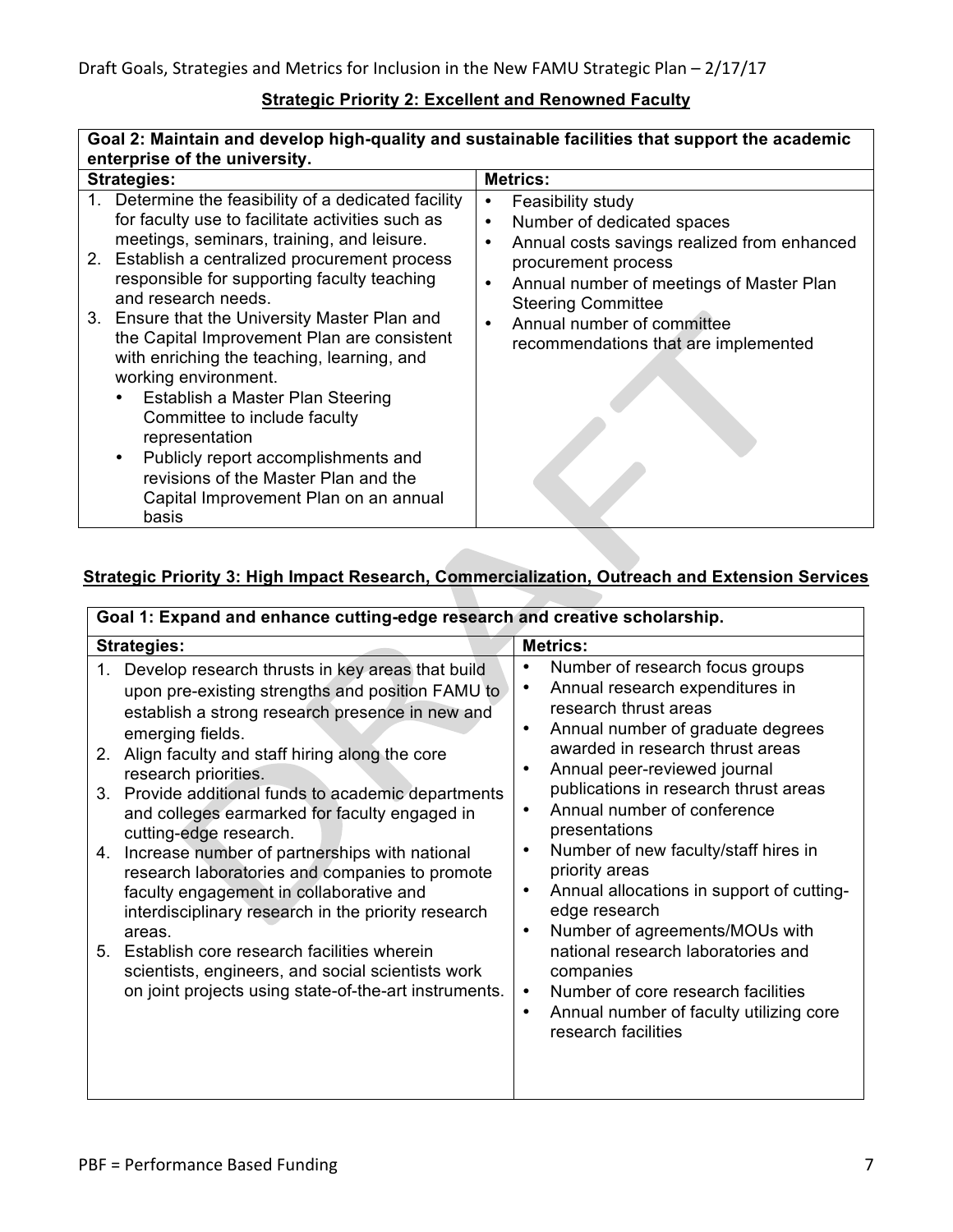### **Strategic Priority 3: High Impact Research, Commercialization, and Public Service**

| Goal 2: Increase research productivity, commercialization and return on investment. |                                                                                                                                                                                                       |                                                                                                                                                                                                                                                         |
|-------------------------------------------------------------------------------------|-------------------------------------------------------------------------------------------------------------------------------------------------------------------------------------------------------|---------------------------------------------------------------------------------------------------------------------------------------------------------------------------------------------------------------------------------------------------------|
| <b>Strategies:</b>                                                                  |                                                                                                                                                                                                       | <b>Metrics:</b>                                                                                                                                                                                                                                         |
| 1.                                                                                  | Increase administrative support to faculty for<br>proposal preparation and grants<br>management.                                                                                                      | Annual research expenditures<br>$\bullet$<br>Percent of R&D expenditures funded from<br>$\bullet$<br>external sources (PBF metric)<br>$\bullet$                                                                                                         |
| 2.<br>3.                                                                            | Facilitate strategic research cluster hires.<br>Develop and implement a campus-wide plan<br>for licensing, patenting, trademarks and<br>commercialization.                                            | Annual number of submitted grant proposals<br>National ranking in STEM research expenditures<br>$\bullet$<br>Number of patents awarded<br>$\bullet$<br>Number of licenses executed<br>$\bullet$<br>Number of faculty generating prestigious awards<br>٠ |
|                                                                                     | Offer workshops to students, faculty and<br>staff on strategies for increasing<br>innovation and revenue generating<br>activity<br>Implement policies and practices that                              | Number of peer-reviewed journal articles<br>$\bullet$<br>Annual allocation of indirect cost funds                                                                                                                                                       |
|                                                                                     | promote and support comprehensive and<br>coordinated academic entrepreneurship<br>for funded and unfunded activities                                                                                  |                                                                                                                                                                                                                                                         |
|                                                                                     | 4. Provide incentives to increase faculty<br>research productivity.                                                                                                                                   |                                                                                                                                                                                                                                                         |
| 5.                                                                                  | Utilize resources from indirect cost fund to<br>seed research ideas, and provide indirect<br>cost return to departments, centers, and<br>colleges to support expansion of the research<br>enterprise. |                                                                                                                                                                                                                                                         |

# **Strategic Priority 3: High Impact Research, Commercialization, and Public Service**

| Goal 3: Increase the number of nationally recognized graduate programs.                                                                                                                                                                                     |                                                                                                                                                                                                                                                                                                                     |  |
|-------------------------------------------------------------------------------------------------------------------------------------------------------------------------------------------------------------------------------------------------------------|---------------------------------------------------------------------------------------------------------------------------------------------------------------------------------------------------------------------------------------------------------------------------------------------------------------------|--|
| <b>Strategies:</b>                                                                                                                                                                                                                                          | <b>Metrics:</b>                                                                                                                                                                                                                                                                                                     |  |
| 1. Provide competitive financial support for<br>graduate students.<br>2. Implement a strategic recruitment plan to<br>attract high achieving students.<br>3. Implement a communications plan to<br>highlight and publicize notable program<br>achievements. | Annual rankings of graduate programs in<br>regional and national publications<br>Annual number of peer-reviewed articles in top-<br>$\bullet$<br>tier journals<br>Annual number of faculty and student awards<br>٠<br>Annual number of faculty and student<br>presentations at national and regional<br>conferences |  |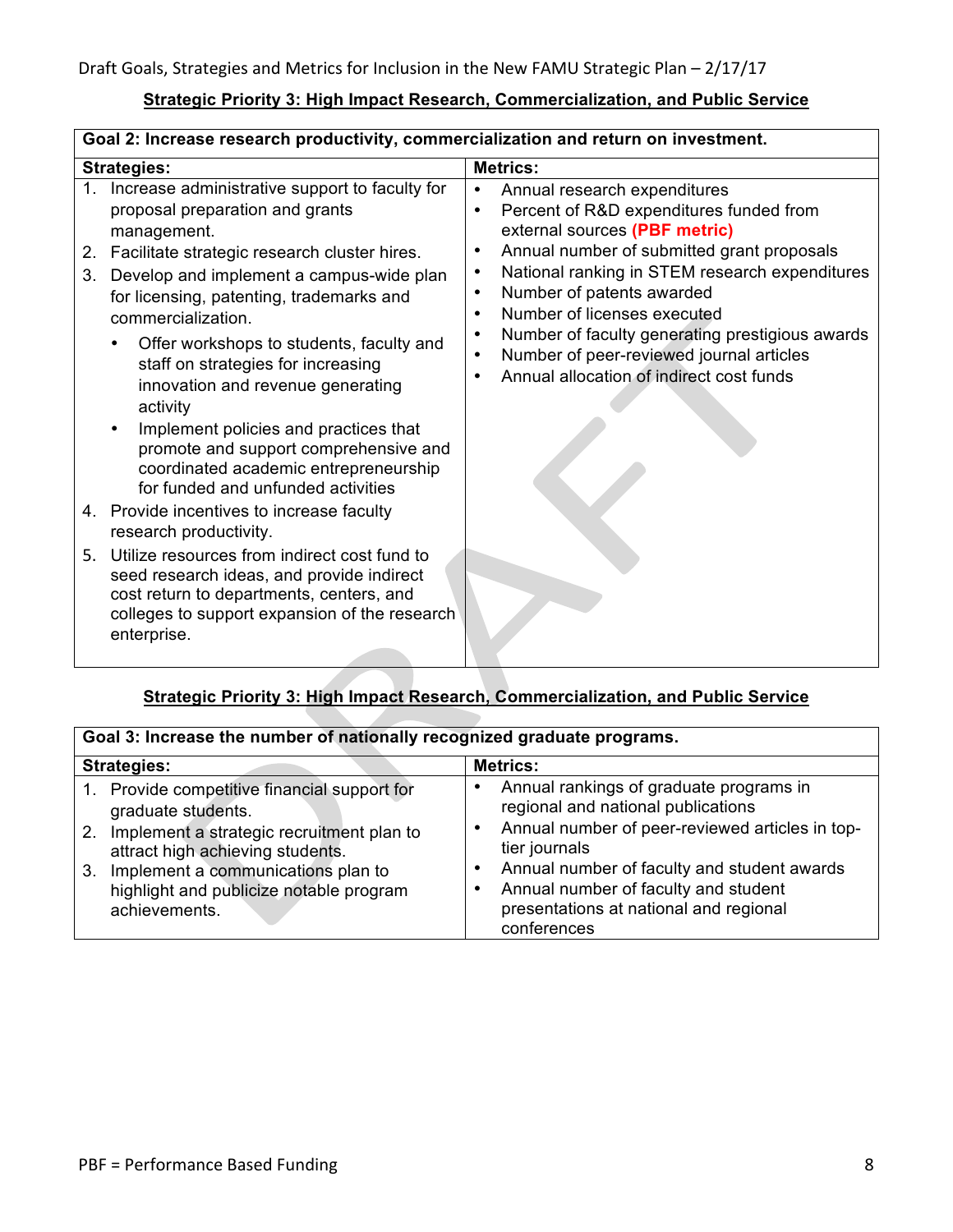# **Strategic Priority 3: High Impact Research, Commercialization, Outreach and Extension Services**

| Goal 4: Provide outstanding outreach and extension services in the tradition of a land-grant<br>institution. |                                                                                                                                                                                                                                                                                                                                                                                                                                                                                                                                                                                                                                                                                                                                                                                                                                                                                                                                                                                                                                                                                                                                                           |                                                                                                                                                                                                                                                                                                                                                                                                            |
|--------------------------------------------------------------------------------------------------------------|-----------------------------------------------------------------------------------------------------------------------------------------------------------------------------------------------------------------------------------------------------------------------------------------------------------------------------------------------------------------------------------------------------------------------------------------------------------------------------------------------------------------------------------------------------------------------------------------------------------------------------------------------------------------------------------------------------------------------------------------------------------------------------------------------------------------------------------------------------------------------------------------------------------------------------------------------------------------------------------------------------------------------------------------------------------------------------------------------------------------------------------------------------------|------------------------------------------------------------------------------------------------------------------------------------------------------------------------------------------------------------------------------------------------------------------------------------------------------------------------------------------------------------------------------------------------------------|
|                                                                                                              | <b>Strategies:</b>                                                                                                                                                                                                                                                                                                                                                                                                                                                                                                                                                                                                                                                                                                                                                                                                                                                                                                                                                                                                                                                                                                                                        | <b>Metrics:</b>                                                                                                                                                                                                                                                                                                                                                                                            |
|                                                                                                              | 1. Identify and expand areas in which the<br>University has unique capacities to apply its<br>resources to benefit the local community,<br>state and nation.<br>Fully establish the Brooksville Agricultural<br>and Environmental Research Station<br>(BAERS)<br>Engage the K-12 sector, with emphasis<br>on the Developmental Research School,<br>through colleges and schools, faculty,<br>staff, administrators and alumni<br>Broaden the reach of the COPPS Center<br>for Health Equity (CHE) and other<br>campus initiatives focused on addressing<br>health disparities in underserved<br>populations<br>Increase support and collaboration with<br>the FAMU Small Business Development<br>Center (SBDC) to expand FAMU's role as<br>a driver of economic growth and<br>development in the local community<br>2. Effectively communicate results, successes,<br>benefits and offerings to community<br>stakeholders.<br>3. Engage the administrative, academic and<br>student sectors in effective community<br>service, outreach and extension activities.<br>Establish structured internships for upper<br>middle school and high school students | Number of community seminars, workshops,<br>$\bullet$<br>trainings and events sponsored by BAERS,<br>CHE, and SBDC<br>Number of externally recognized outreach/public<br>$\bullet$<br>service engagement programs and partnerships<br>$\bullet$<br>Number of students, faculty, and staff engaged<br>in outreach/service events<br>Number of students involved in service-learning<br>$\bullet$<br>courses |
|                                                                                                              |                                                                                                                                                                                                                                                                                                                                                                                                                                                                                                                                                                                                                                                                                                                                                                                                                                                                                                                                                                                                                                                                                                                                                           |                                                                                                                                                                                                                                                                                                                                                                                                            |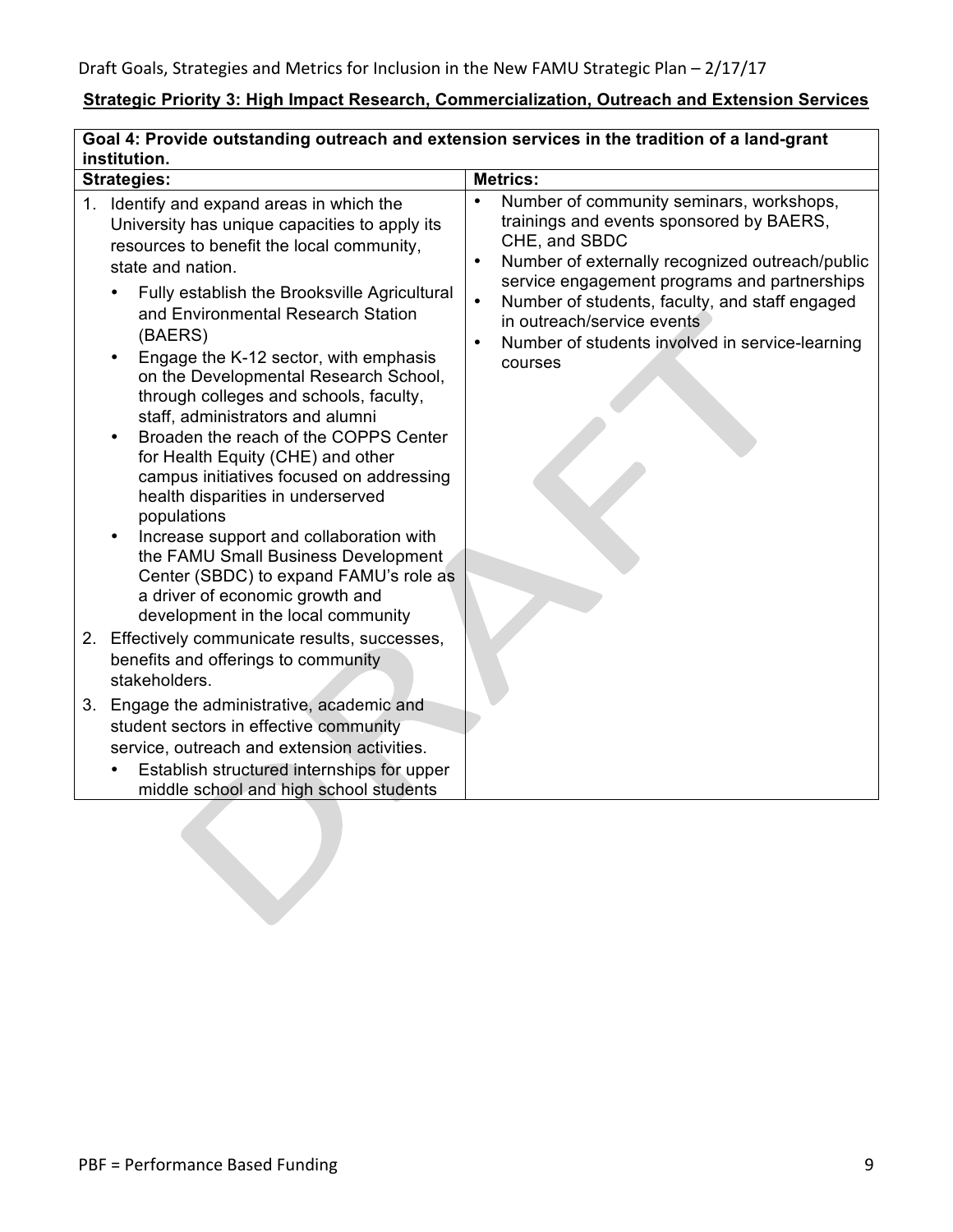### **Priority 4: Transformative Alumni, Community and Business Engagement**

| Goal 1: Increase annual giving to \$12M by 2022. |                                                                                                      |                                                                                                                     |
|--------------------------------------------------|------------------------------------------------------------------------------------------------------|---------------------------------------------------------------------------------------------------------------------|
| <b>Strategies:</b>                               |                                                                                                      | <b>Metrics:</b>                                                                                                     |
| $1_{-}$                                          | Develop and initiate capital and endowment<br>campaigns.<br>Successfully complete the \$100M capital | Annual giving amount<br>$\bullet$<br>Annual alumni giving rate<br>$\bullet$<br>Annual number of donors<br>$\bullet$ |
|                                                  | campaign                                                                                             | Annual corporate contributions<br>$\bullet$                                                                         |
|                                                  | 2. Enhance administrative structure and staffing<br>to support fundraising efforts.                  | <b>Endowment value</b><br>$\bullet$                                                                                 |
|                                                  | Assign staff to colleges/schools and<br>increase involvement of deans in<br>fundraising efforts      |                                                                                                                     |
|                                                  | Provide training to deans and other<br>$\bullet$<br>campus fundraisers                               |                                                                                                                     |
|                                                  | Train current students to be actively<br>engaged alumni during their time on<br>campus               |                                                                                                                     |
| 3.                                               | Improve fundraising coordination,<br>communications and transparency with<br>donors.                 |                                                                                                                     |
|                                                  | 4. Strengthen alumni relationships with the<br>University.                                           |                                                                                                                     |
|                                                  | Improve communications with alumni                                                                   |                                                                                                                     |
|                                                  | Provide opportunities for FAMU alumni to                                                             |                                                                                                                     |
|                                                  | serve as ambassadors and advocates for                                                               |                                                                                                                     |
|                                                  | the University<br>Involve alumni with current students,                                              |                                                                                                                     |
|                                                  | faculty, and staff                                                                                   |                                                                                                                     |
| 5.                                               | Increase corporate engagement.                                                                       |                                                                                                                     |
|                                                  | Expand and revitalize the FAMU Industry<br>Cluster                                                   |                                                                                                                     |

 $\bigcirc$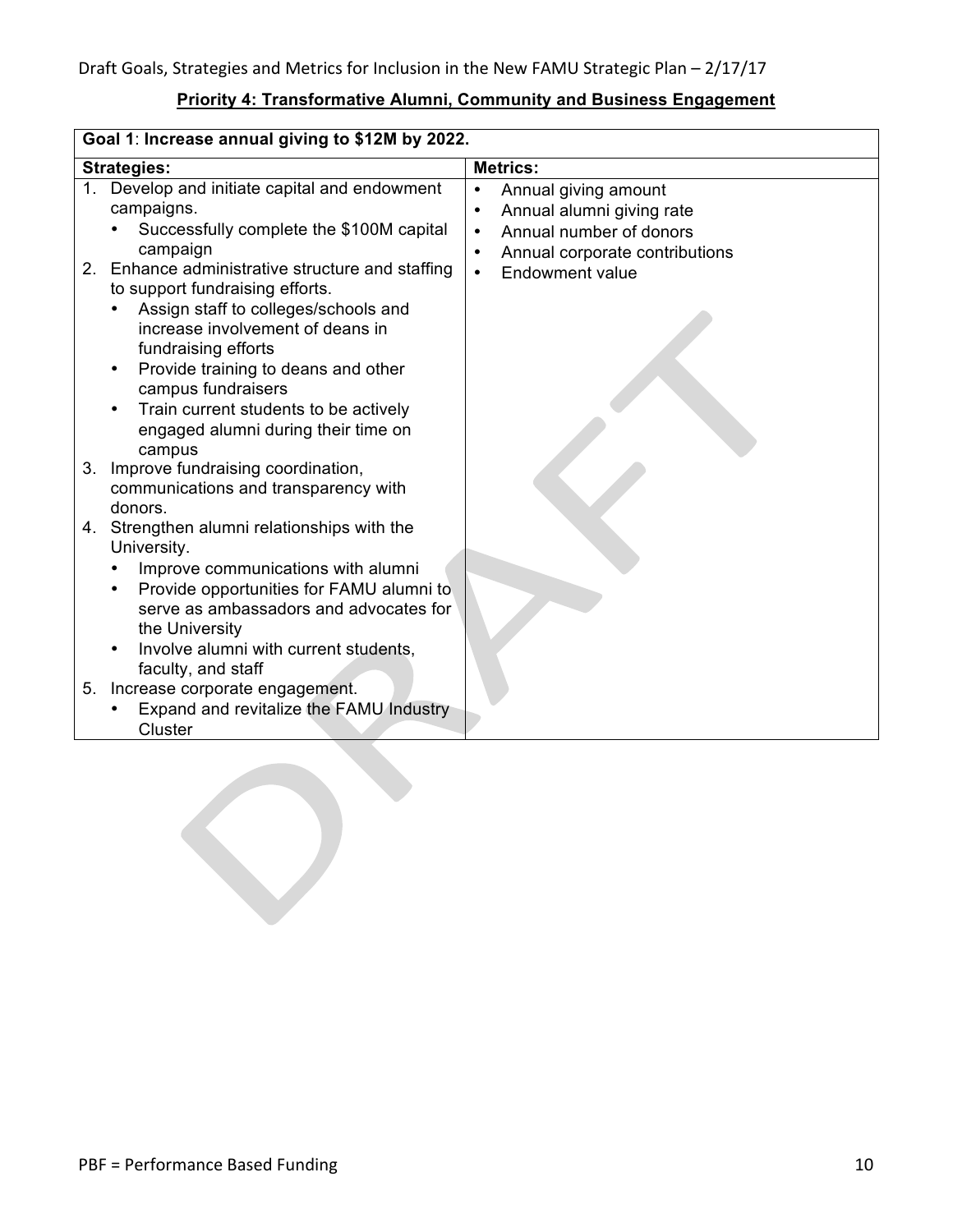#### **Priority 4: Transformative Alumni, Community and Business Engagement**

| Goal 2: Enhance public-private partnerships to support teaching, research and service.                                                                                                                                                                                                                    |                                                                                                                                                                                                                                                                                                            |  |
|-----------------------------------------------------------------------------------------------------------------------------------------------------------------------------------------------------------------------------------------------------------------------------------------------------------|------------------------------------------------------------------------------------------------------------------------------------------------------------------------------------------------------------------------------------------------------------------------------------------------------------|--|
| <b>Strategies:</b>                                                                                                                                                                                                                                                                                        | <b>Metrics:</b>                                                                                                                                                                                                                                                                                            |  |
| Identify public-private partnership<br>1.<br>opportunities that align with FAMU's strategic<br>priorities that can be viable on or within<br>FAMU's physical plant.<br>2. Enter into public-private partnerships that<br>align with FAMU's research priorities that<br>also support teaching and service. | Number of spaces within FAMU's physical plant<br>٠<br>that are conducive to operating public-private<br>ventures that support teaching, research, and<br>service<br>Number of public-private partnership<br>$\bullet$<br>agreements signed and operational that support<br>teaching, research, and service |  |
|                                                                                                                                                                                                                                                                                                           |                                                                                                                                                                                                                                                                                                            |  |

## **Priority 4: Transformative Alumni, Community and Business Engagement**

| Goal 3: Build and lead strong networks of supporters and partners.                                                                                                                                                                                                                                                                                                                                                                                                                                                                                                                                                                                            |                                                                                                                                                                                                                                                                                                                                                                                                         |  |
|---------------------------------------------------------------------------------------------------------------------------------------------------------------------------------------------------------------------------------------------------------------------------------------------------------------------------------------------------------------------------------------------------------------------------------------------------------------------------------------------------------------------------------------------------------------------------------------------------------------------------------------------------------------|---------------------------------------------------------------------------------------------------------------------------------------------------------------------------------------------------------------------------------------------------------------------------------------------------------------------------------------------------------------------------------------------------------|--|
| <b>Strategies:</b>                                                                                                                                                                                                                                                                                                                                                                                                                                                                                                                                                                                                                                            | <b>Metrics:</b>                                                                                                                                                                                                                                                                                                                                                                                         |  |
| 1. Foster faculty, staff, and student relationships<br>with a wide range of current and potential<br>supporters to cultivate strategic alliances with<br>government, industry, business, and<br>community leaders in which FAMU's value<br>and contributions are showcased.<br>2. Institutionalize leadership and note-worthy<br>participation in significant community events<br>within the Tallahassee/Big Bend region and<br>state.<br>3. Lead and participate in selected national<br>public policy and higher education initiatives.<br>4. Engage in strategic international partnerships<br>that align with FAMU's mission and strategic<br>priorities. | Student community engagement activities and<br>٠<br>volunteer hours<br>Faculty and staff community engagement and<br>$\bullet$<br>volunteer activities<br>Number of public policy and higher education<br>initiatives in which FAMU administrators, faculty,<br>staff, and students are engaged<br>Number of international partnerships that align<br>٠<br>with FAMU's mission and strategic priorities |  |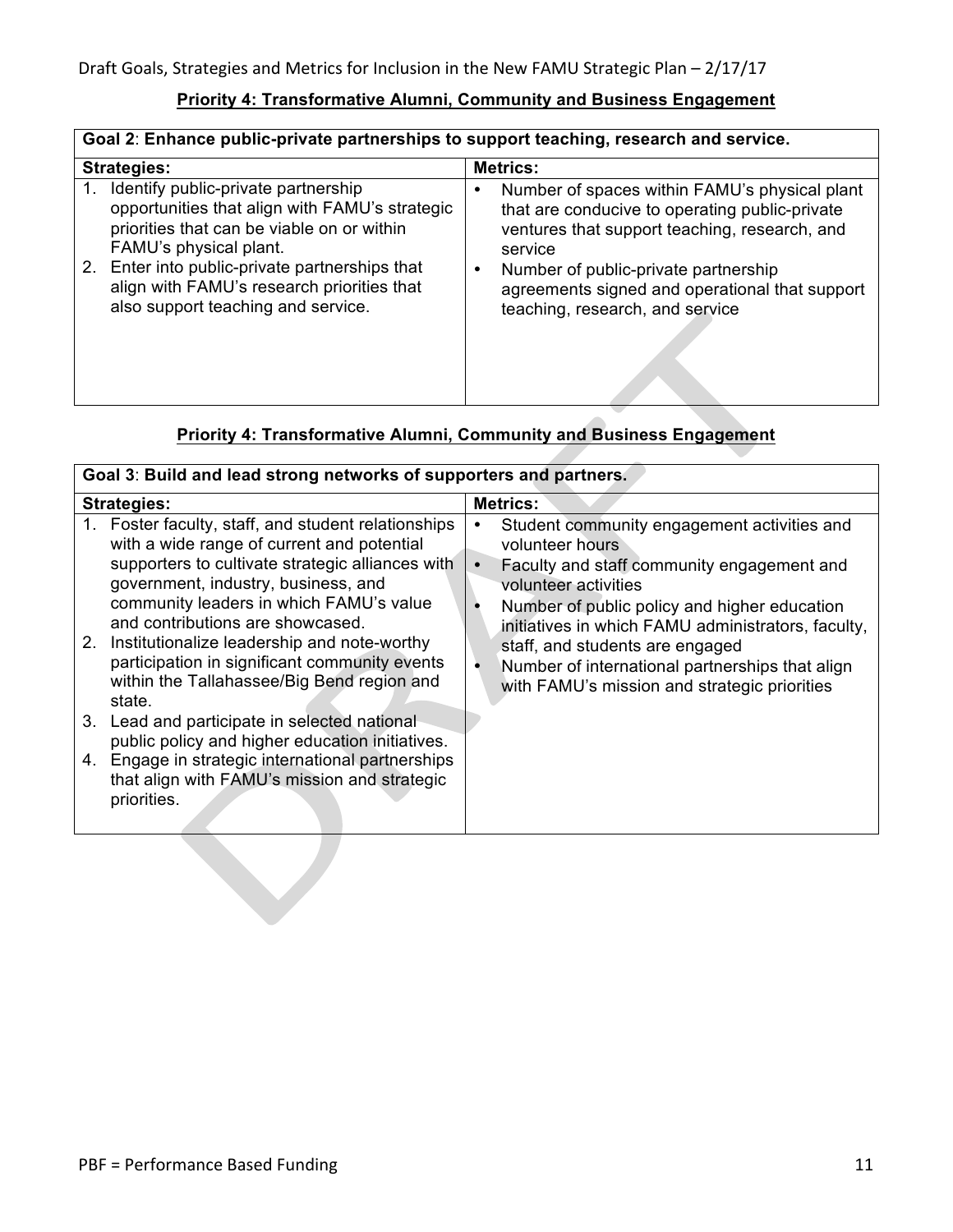### **Priority 4: Transformative Alumni, Community and Business Engagement**

| Goal 4: Implement effective communication and marketing initiatives to highlight and promote |                                                                                                                                                                                                                                                                                                                                                                                                                            |                                                                                                                                                                                                                                                                       |
|----------------------------------------------------------------------------------------------|----------------------------------------------------------------------------------------------------------------------------------------------------------------------------------------------------------------------------------------------------------------------------------------------------------------------------------------------------------------------------------------------------------------------------|-----------------------------------------------------------------------------------------------------------------------------------------------------------------------------------------------------------------------------------------------------------------------|
| the FAMU brand.                                                                              |                                                                                                                                                                                                                                                                                                                                                                                                                            |                                                                                                                                                                                                                                                                       |
| <b>Strategies:</b>                                                                           |                                                                                                                                                                                                                                                                                                                                                                                                                            | <b>Metrics:</b>                                                                                                                                                                                                                                                       |
|                                                                                              | 1. Produce an Annual Report and periodic<br>communications to educate stakeholders<br>about important University milestones and<br>accomplishments.<br>Track the long-term success and<br>contributions of graduates, and use this<br>information to assist in promoting the<br><b>FAMU</b> brand<br>Develop a University Communications<br>Network with each college/school to<br>enhance management of the FAMU<br>brand | Number of media citations per year<br>$\bullet$<br>Number of University publications<br>$\bullet$<br>Number of engagement opportunities between<br>$\bullet$<br>the president and on-campus stakeholders<br>Allocations for marketing and communications<br>$\bullet$ |
|                                                                                              | Increase awareness of FAMU's best and<br>brightest scholars along with added<br>coverage in STEM research through<br>earned media, news releases, local and<br>regional events, and brand development<br>2. Enhance the University's online presence                                                                                                                                                                       |                                                                                                                                                                                                                                                                       |
|                                                                                              | with the completion and launch of a new<br>website and companion recruitment website.                                                                                                                                                                                                                                                                                                                                      |                                                                                                                                                                                                                                                                       |
|                                                                                              | 3. Create opportunities, such as small group<br>discussions and events, to enhance<br>constructive dialogue between the president<br>and faculty, staff, students, and other<br>stakeholders.                                                                                                                                                                                                                              |                                                                                                                                                                                                                                                                       |
|                                                                                              | 4. Work with University academic and<br>administrative units to ensure that<br>appropriate budget allocations for marketing<br>and communications are made in support of<br>new initiatives.                                                                                                                                                                                                                               |                                                                                                                                                                                                                                                                       |

## **Strategic Priority 5: First-Class Business Infrastructure**

### **Goal 1**: **Recruit, develop and retain diverse and excellent staff.**

| <b>Strategies:</b> |                                                                                                                                                                                 | <b>Metrics:</b> |                                                                                                                                        |
|--------------------|---------------------------------------------------------------------------------------------------------------------------------------------------------------------------------|-----------------|----------------------------------------------------------------------------------------------------------------------------------------|
|                    | 1. Provide on-going customer service training to<br>all staff.<br>2. Provide on-going professional development                                                                  | ٠               | Number of staff participating in customer service<br>and professional development training<br>Number of rewards presented to staff for |
|                    | training opportunities to all staff.                                                                                                                                            |                 | providing excellent customer service                                                                                                   |
|                    | 3. Hold annual recruitment fairs for anticipated<br>staff vacancies.                                                                                                            |                 |                                                                                                                                        |
|                    | 4. Reward staff who exhibit excellent customer<br>service and professionalism with monetary<br>and non-monetary incentives based on a<br>newly implemented staff rating system. |                 |                                                                                                                                        |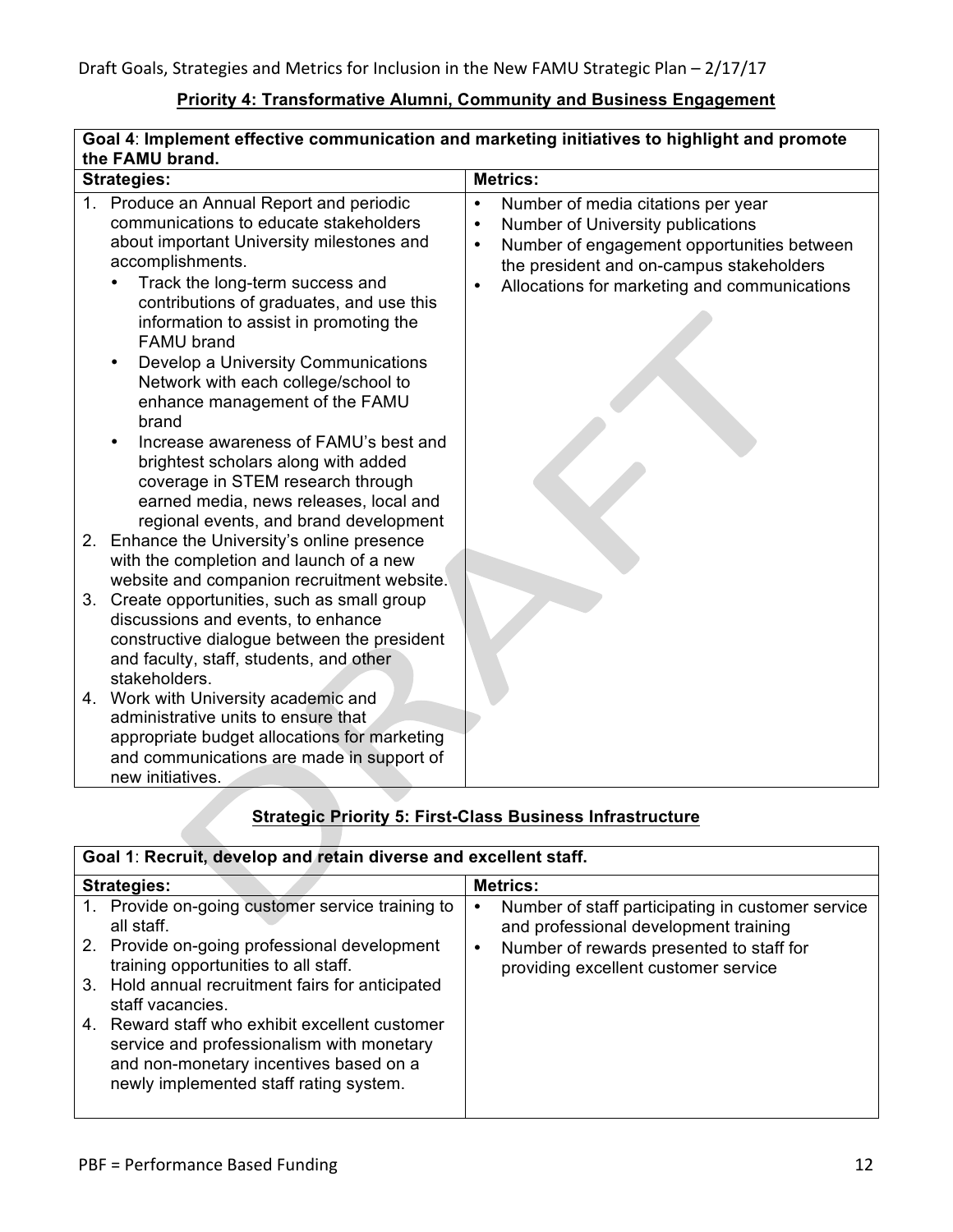#### **Strategic Priority 5: First-Class Business Infrastructure**

| Goal 2: Adopt a new budgeting model to more effectively support institutional strategic<br>priorities.                                                                                                                                                                                  |                                                                                                                                                                         |  |
|-----------------------------------------------------------------------------------------------------------------------------------------------------------------------------------------------------------------------------------------------------------------------------------------|-------------------------------------------------------------------------------------------------------------------------------------------------------------------------|--|
| <b>Strategies:</b>                                                                                                                                                                                                                                                                      | <b>Metrics:</b>                                                                                                                                                         |  |
| 1. Move from the current incremental budgeting<br>model to a more strategic and suitable<br>budgeting model to drive long-term<br>sustainability and growth and reward<br>efficiency and excellence.<br>2. Re-establish and elevate the university-wide<br>strategic budgeting council. | Annual allocations to support strategic initiatives<br>٠<br>Annual strategic budgeting minutes and<br>decisions from the university-wide strategic<br>budgeting council |  |
|                                                                                                                                                                                                                                                                                         |                                                                                                                                                                         |  |

### **Strategic Priority 5: First-Class Business Infrastructure**

**Goal 3**: **Improve transparency and strengthen internal controls to improve compliance and support strategic decisions.** 

| <b>Strategies:</b>                                                                                                                                                                                                                                                                        | <b>Metrics:</b>                                                                                                                                                                                                                        |
|-------------------------------------------------------------------------------------------------------------------------------------------------------------------------------------------------------------------------------------------------------------------------------------------|----------------------------------------------------------------------------------------------------------------------------------------------------------------------------------------------------------------------------------------|
| 1. Establish a university-wide compliance unit to<br>evaluate and monitor risk exposures and<br>compliance with laws, regulation, policies,<br>procedures and contracts.<br>2. Utilize surveys that will enable units to detect<br>weaknesses and place targeted focus on<br>these areas. | Number of audit findings<br>$\bullet$<br>Number of annual awards<br>$\bullet$<br>Satisfaction surveys/ongoing polling results<br><b>Operational Planning Metrics</b><br>Accuracy<br>O<br>Cycle-time<br>$\circ$<br>Cost<br>Satisfaction |

### **Strategic Priority 5: First-Class Business Infrastructure**

**Goal 4**: **Enhance business processes to improve efficiency and cost effectiveness in University operations.**

| <b>Strategies:</b>                                                                                                                                                                                                                                                                                                        | <b>Metrics:</b>                                                                                                                                                                                                            |  |
|---------------------------------------------------------------------------------------------------------------------------------------------------------------------------------------------------------------------------------------------------------------------------------------------------------------------------|----------------------------------------------------------------------------------------------------------------------------------------------------------------------------------------------------------------------------|--|
| Evaluate and restructure administrative units<br>$1_{-}$<br>to ensure alignment with current best<br>practices and maximize efficiency and<br>effectiveness.<br>Implement training and reward programs to<br>2.<br>promote efficiency in business services.<br>3. Establish a university-wide Policy Review<br>Committee. | Annual cost savings<br>٠<br>Number of administrative units restructured<br>Number of business services efficiency training<br>٠<br>programs available<br>Minutes and outcomes from Policy Review<br>$\bullet$<br>Committee |  |
|                                                                                                                                                                                                                                                                                                                           |                                                                                                                                                                                                                            |  |